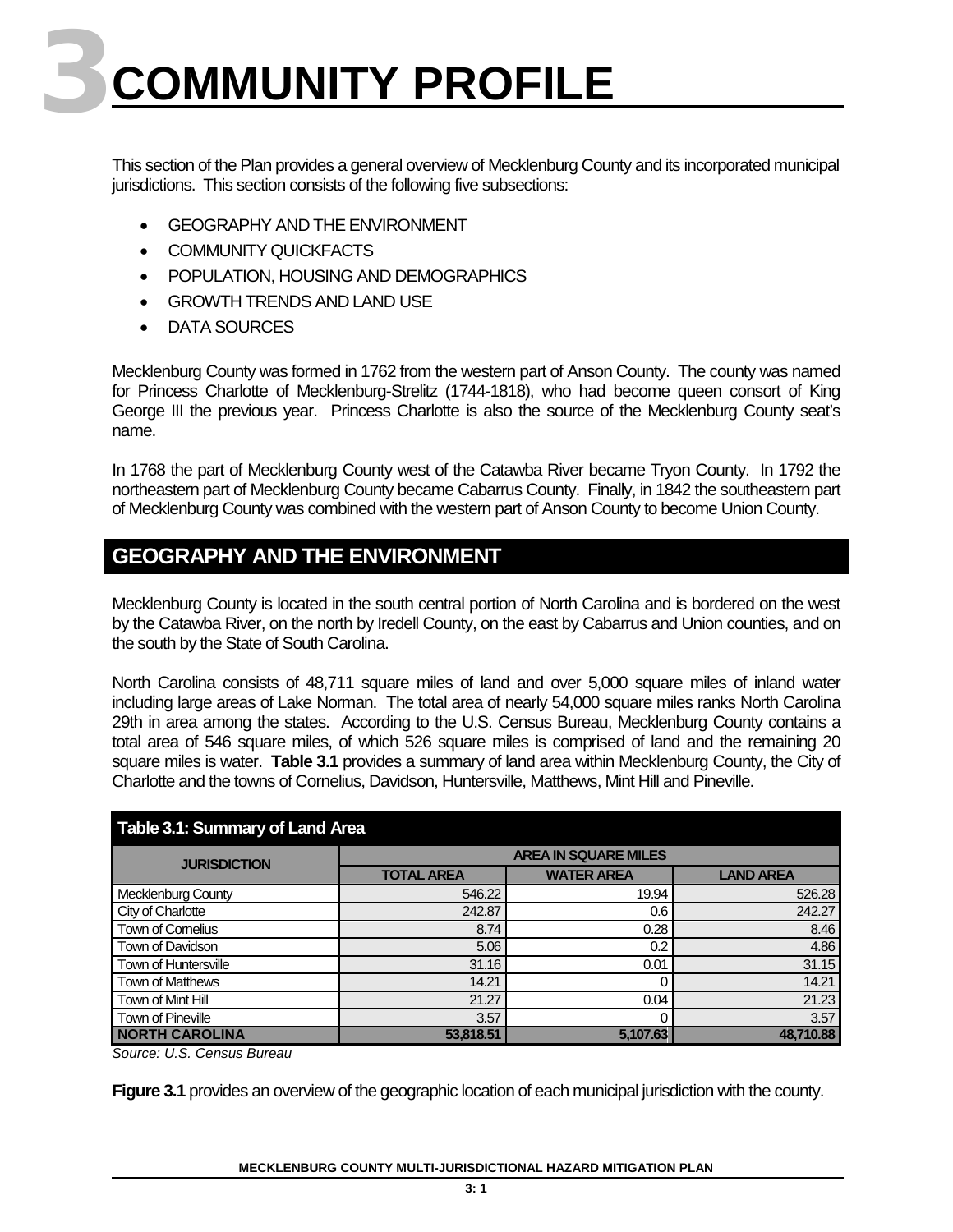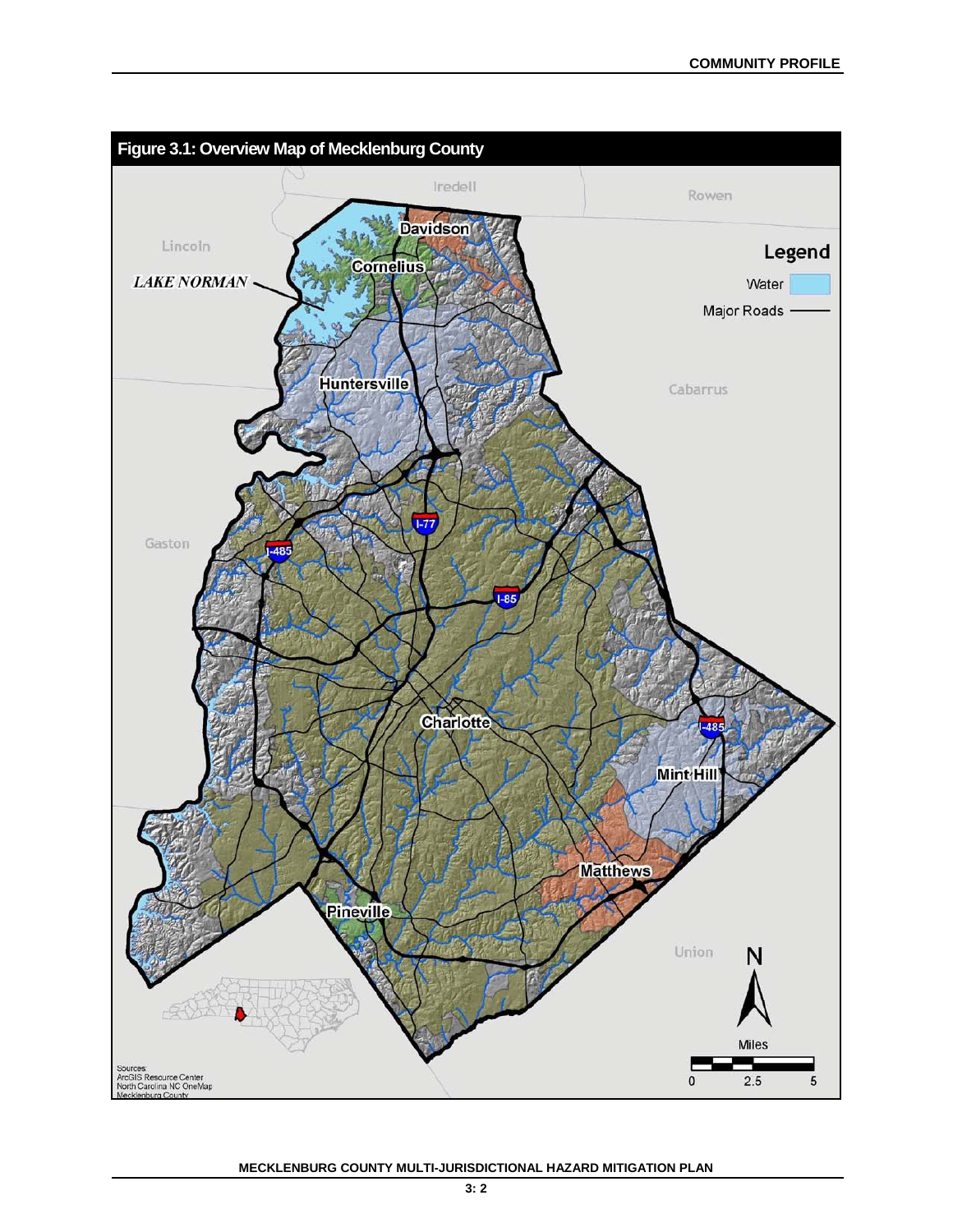# **COMMUNITY QUICKFACTS**

There a seven incorporated municipalities within Mecklenburg County, each of which are very briefly introduced below (with 2008 population counts) and then further described in sections that follow.

#### **City of Charlotte (Pop. 687,456)**

Charlotte was incorporated in 1768 (as a town, later as a city) and today is the largest city in North Carolina. Nicknamed the *Queen City* in honor of Princess Charlotte, the city has become one of the nation's largest financial centers serving as the home city for Bank of America and numerous other regional banking and financial services companies. The city remains a major employment hub for North Carolina including more Fortune 500 companies than anywhere else in the state, several institutions of higher learning including the University of North Carolina at Charlotte, one of the busiest airports in the world and largest hub for US Airways and a major center for the U.S. motorsports industry, all of which has led to tremendous population growth and urban development in the past several decades. While much of this development has occurred outward from the central business district, the center city/uptown area of Charlotte has experienced remarkable growth and revitalization over the last decade. Numerous residential units continue to be built uptown, including over 20 skyscrapers either under construction, recently completed, or in the planning stage. Many new restaurants, bars and clubs now operate in the uptown area and several projects are continuing to transform the Midtown Charlotte/Elizabeth area of this modern city.

#### **Town of Cornelius (Pop. 24,487)**

Established in 1905, the Town of Cornelius originated as a mill and farm community. With the closing of the mills, the damming of the Catawba River, the development of I-77 and the growth of the Town as a result of its close proximity to Charlotte and Lake Norman, the Town has experienced dramatic population growth and significant development in recent years. Since only 2000, the reported population for Cornelius has nearly doubled in size with one of the fastest growth rates in the state during that period.

#### **Town of Davidson (Pop. 10,305)**

Founded by a Presbyterian Church in 1835, the Town of Davidson incorporated as Davidson College in 1879 but the name was changed to Davidson in 1907. Traditionally a small, Southern college town (home to Davidson College) with engaged and active citizens, Davidson's development patterns follow principles of new urbanism and include significant attention to open space (acquiring nearly 500 acres in the past five years), greenways and transportation systems built for pedestrians and cyclists. In recent years the town has experienced a change in demographics with more retirees and fewer people directly connected to the college.

#### **Town of Huntersville (Pop. 44,054)**

The Town of Huntersville was incorporated in 1873, with fertile land and a rail line promoting quick growth. Cotton mill Virgin Manufacturing Company and a brickyard that supplied bricks for many homes in older sections of town were thriving businesses, and in later years textile mills brought more jobs and residents to the area helping the town become today's second largest municipality in Mecklenburg County behind the City of Charlotte. The Town has experienced rapid growth in recent years due to its proximity to Charlotte and Lake Norman, lower home prices and less traffic which has fueled a booming real estate and homebuilding industry. Huntersville is fully committed to careful growth and development based upon the principles of traditional town planning, transit-oriented development, and quality urban design, and the Town has received regional and national attention due to its progressive and innovative growth management policies.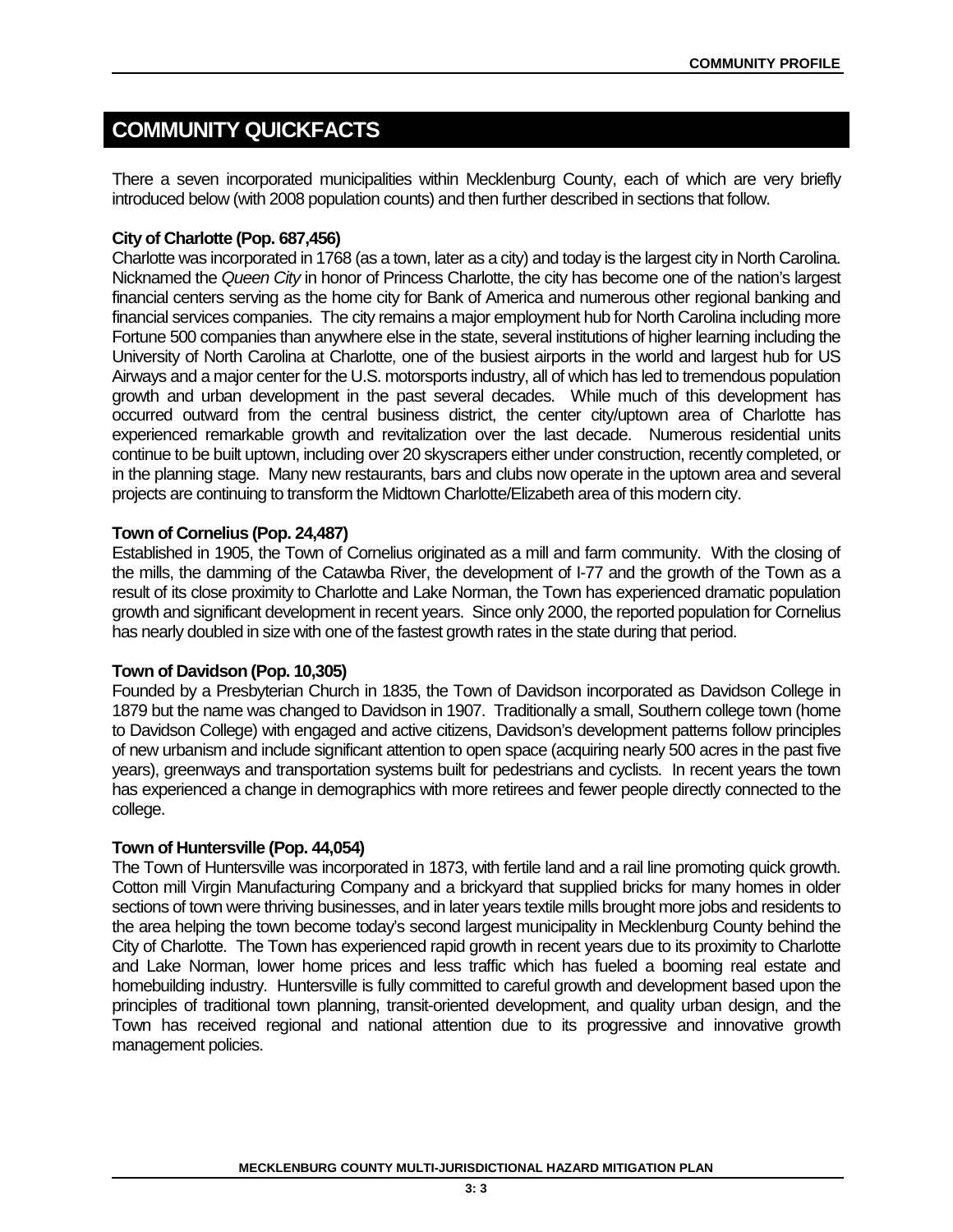#### **Town of Matthews (Pop. 26,901)**

The Town of Matthews began as a small farming community in the early 1800s but was not incorporated until 1879, shortly after the town's first railroad stop. Matthews continued to grow and the railroad remained an important and integral part of the community into the early  $20<sup>th</sup>$  century in which cotton ginning was big business. Keeping pace with population growth and continued development, Matthews is now largely 100% built-out and encompasses approximately 14 square miles between Charlotte and Mint Hill. Recent planning efforts have been focused on downtown development and redevelopment opportunities.

#### **Town of Mint Hill (Pop. 20,369)**

Although the Mint Hill community was first settled as early as 1750, the Town was not incorporated until 1971. Primarily a suburban community adjacent to Charlotte, Mint Hill has seen an influx of luxury residential communities and the business district has shown intensified development in recent years with approximately 285 businesses and professional services available. In 2003 the Town established its own Police Department to keep pace with the needs of a growing population and increased development (the Town had formerly been contracting with the City of Charlotte for police services). The Town's Planning and Zoning Department continues to provide long range planning, downtown revitalization and development review services to maintain Mint Hill's quality of life.

#### **Town of Pineville (Pop. 6,791)**

Located just south of the City of Charlotte, the Town of Pineville was incorporated in 1973 and today is well known for its antique shops lining Main Street in its historic downtown. Primarily a suburban residential community, it continues to grow rapidly with the recent addition of many shopping centers, malls, businesses and churches. Pineville now also has its own medical park with one of the finest hospitals in the area, and is located in close proximity to Paramount Carowinds amusement park which brings many visitors through the area on a regular basis.

### **POPULATION, HOUSING AND DEMOGRAPHICS**

According to the latest Census estimates (July 1, 2008), North Carolina is the 10th most populous state in the United States with a resident population of 9,222,414. Over three decades (2000-2029) North Carolina's total population is projected to grow by approximately 4.5 million people (North Carolina Office of State Budget and Management). Although not the fastest growing, Mecklenburg County remains the state's most populated county. According to census records, Mecklenburg County has a 2008 estimated population of 890,515 people – an increase of 28.1 percent since 2000, and approximately double the statewide growth rate of 14.6 percent. Today, Mecklenburg County remains North Carolina's most densely populated county with 1,630 people per square mile, and there are an estimated 403,304 housing units at an average density of 766 per square mile. **Table 3.2** shows population and densities per square mile for population and housing units in Mecklenburg County as well as for each municipal jurisdiction and the entire state of North Carolina.

| Table 3.2: Summary of Population, Population Density and Housing Unit Density |                   |                                             |                      |  |  |  |
|-------------------------------------------------------------------------------|-------------------|---------------------------------------------|----------------------|--|--|--|
| <b>JURISDICTION</b>                                                           | <b>POPULATION</b> | <b>DENSITY PER SQUARE MILE OF LAND AREA</b> |                      |  |  |  |
|                                                                               |                   | <b>POPULATION</b>                           | <b>HOUSING UNITS</b> |  |  |  |
| Mecklenburg County (total)                                                    | 890,515           | 1,630                                       | 766                  |  |  |  |
| City of Charlotte                                                             | 687,456           | 2,831                                       | 1,221                |  |  |  |
| Town of Comelius                                                              | 24,487            | 2,802                                       | 1,900                |  |  |  |
| Town of Davidson                                                              | 10,305            | 2,037                                       | 699*                 |  |  |  |
| Town of Huntersville                                                          | 44,054            | 1.414                                       | 533                  |  |  |  |

#### **MECKLENBURG COUNTY MULTI-JURISDICTIONAL HAZARD MITIGATION PLAN**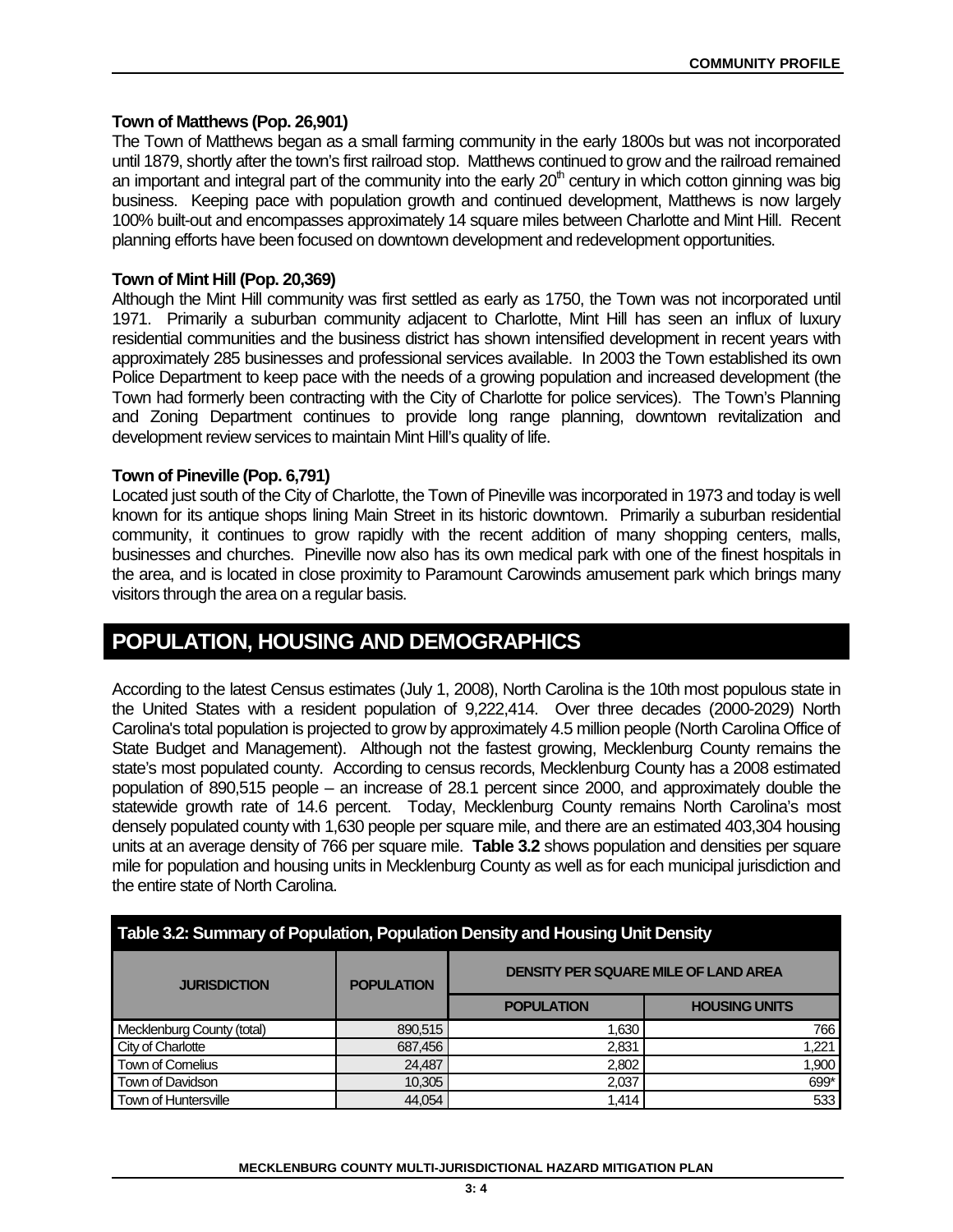| Table 3.2: Summary of Population, Population Density and Housing Unit Density |                   |                                             |                      |  |  |  |
|-------------------------------------------------------------------------------|-------------------|---------------------------------------------|----------------------|--|--|--|
| <b>JURISDICTION</b>                                                           | <b>POPULATION</b> | <b>DENSITY PER SQUARE MILE OF LAND AREA</b> |                      |  |  |  |
|                                                                               |                   | <b>POPULATION</b>                           | <b>HOUSING UNITS</b> |  |  |  |
| <b>Town of Matthews</b>                                                       | 26,901            | 1,893                                       | 774                  |  |  |  |
| Town of Mint Hill                                                             | 20,369            | 958                                         | 370*                 |  |  |  |
| Town of Pineville                                                             | 6.791             | 1,902                                       | 971*                 |  |  |  |
| <b>NORTH CAROLINA</b>                                                         | 9,222,414         | 171                                         | 78                   |  |  |  |

*Source: U.S. Census Bureau, July 1, 2008 Estimates*

*\* No Census data on housing units available for 2008, so these estimates we're generated using 2008 population data in combination with average household size according the most recent Census data (2000).*

According to the official 2008 estimates, the racial makeup of Mecklenburg County is 64 percent White, 30 percent Black or African American, 4 percent Asian, 0.5 percent American Indian or Alaskan Native, 0.1 percent Native Hawaiian and other Pacific Islander, 0.1 percent from other races, and 1.4 percent from two or more races. Hispanic or Latino of any race makes up 10.8 percent of the county population. Of the total population in Mecklenburg County, 8.3 percent are under 5 years old and 26.6 percent are under 18 years old. A total of 8.3 percent are 65 years old and over.

Note: The remainder of this section on *Population, Housing and Demographics* summarizes the most upto-date information for Mecklenburg County according to the 2006-2008 American Community Survey (ACS) performed by the U.S. Census Bureau. The ACS is an on-going, nationwide survey that is sent to a sample of the population to help communities determine where to locate services and allocate resources. It is a critical element in the Census Bureau's reengineered decennial census program. The ACS collects and produces population and housing information every year instead of every ten years.

#### **Households and Families**

There are approximately 352,000 households in Mecklenburg County with an average household size of 2.4 persons. Families make up 62 percent of the households. This figure includes both married-couple families (44 percent) and other families (18 percent). Nonfamily households make up 38 percent of all households in Mecklenburg County. Most of the nonfamily households were people living alone, but some were composed of people living in households in which no one was related to the householder.

#### **Housing Characteristics**

Of the approximately 400,000 housing units in Mecklenburg County, it is estimated that 9 percent are vacant. Of the total housing units, 68 percent are in single-unit structures, 30 percent are in multi-unit structures, and 2 percent are mobile homes. Forty-five percent of the housing units were built since 1990. In 2006-2008, Mecklenburg County had 352,000 occupied housing units - 224,000 (64 percent) owner occupied and 128,000 (36 percent) renter occupied. Five percent of the households did not have telephone service and 6 percent of the households did not have access to a car, truck, or van for private use. Forty percent had two vehicles and another 17 percent had three or more.

#### **Housing Costs**

The median monthly housing costs for mortgaged owners was \$1,444, non-mortgaged owners \$430, and renters \$812. Thirty-two percent of owners with mortgages, 12 percent of owners without mortgages, and 45 percent of renters in Mecklenburg County spent 30 percent or more of household income on housing.

#### **Income**

The median income of households in Mecklenburg County is \$56,766. Eighty-eight percent of the households received earnings and 12 percent received retirement income other than Social Security.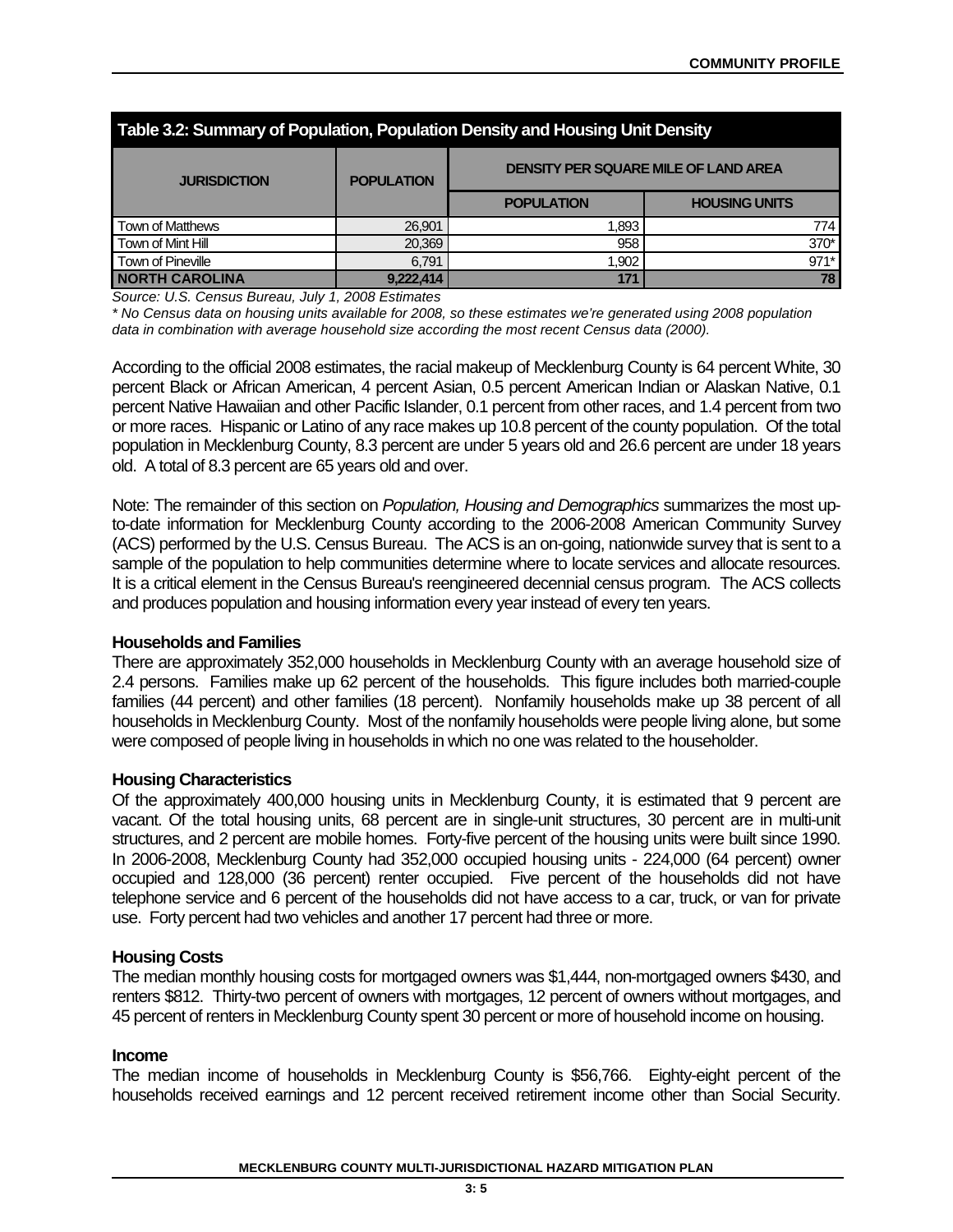Eighteen percent of the households received Social Security, with the average income amount being \$15,461. These income sources are not mutually exclusive; that is, some households received income from more than one source.

#### **Nativity and Language**

Thirteen percent of the people living in Mecklenburg County are foreign born. Eighty-seven percent are native, including 42 percent who were born in North Carolina. Among people at least five years old living in Mecklenburg County, 16 percent speak a language other than English at home. Of those speaking a language other than English at home, 57 percent speak Spanish and 43 percent speak some other language; 50 percent reported that they did not speak English "very well."

#### **Geographic Mobility**

Seventy-seven percent of the people at least one year old living in Mecklenburg County were living in the same residence one year earlier; 13 percent had moved during the past year from another residence in the same county, 3 percent from another county in the same state, 6 percent from another state, and 1 percent from abroad.

#### **Education**

Eighty-nine percent of people 25 years and over in Mecklenburg County have at least graduated from high school and 40 percent had a bachelor's degree or higher. Eleven percent are dropouts; they were not enrolled in school and had not graduated from high school. The total school enrollment in Mecklenburg County was 233,000 in 2006-2008. Nursery school and kindergarten enrollment was 34,000 and elementary or high school enrollment was 142,000 children. College or graduate school enrollment was 56,000.

#### **Industries**

For the employed population 16 years and older, the leading types of industries in Mecklenburg County are educational services, health care and social assistance (18 percent), and finance and insurance, real estate and rental and leasing (15 percent).

#### **Occupations and Type of Employer**

The most common occupations in Mecklenburg County are: management, professional, and related occupations (40 percent); sales and office occupations (28 percent); service occupations (14 percent); production, transportation, and material moving occupations (9 percent); and construction, extraction, maintenance and repair occupations (9 percent). Eighty-five percent of the people employed are private wage and salary workers; 9 percent are federal, state, or local government workers; and 5 percent are selfemployed in their own unincorporated businesses.

#### **Travel to Work**

Seventy-seven percent of Mecklenburg County workers drive to work alone, 12 percent carpool, 3 percent take public transportation, and 3 percent use other means. The remaining 5 percent work at home. Among those who commuted to work, it took them on average 24.7 minutes to get to work.

#### **Poverty and Participation in Government Programs**

Eleven percent of people in Mecklenburg County are in poverty. Fourteen percent of related children under 18 are below the poverty level, compared with 9 percent of people 65 years old and over. Eight percent of all families and 22 percent of families with a female householder and no husband present have incomes below the poverty level.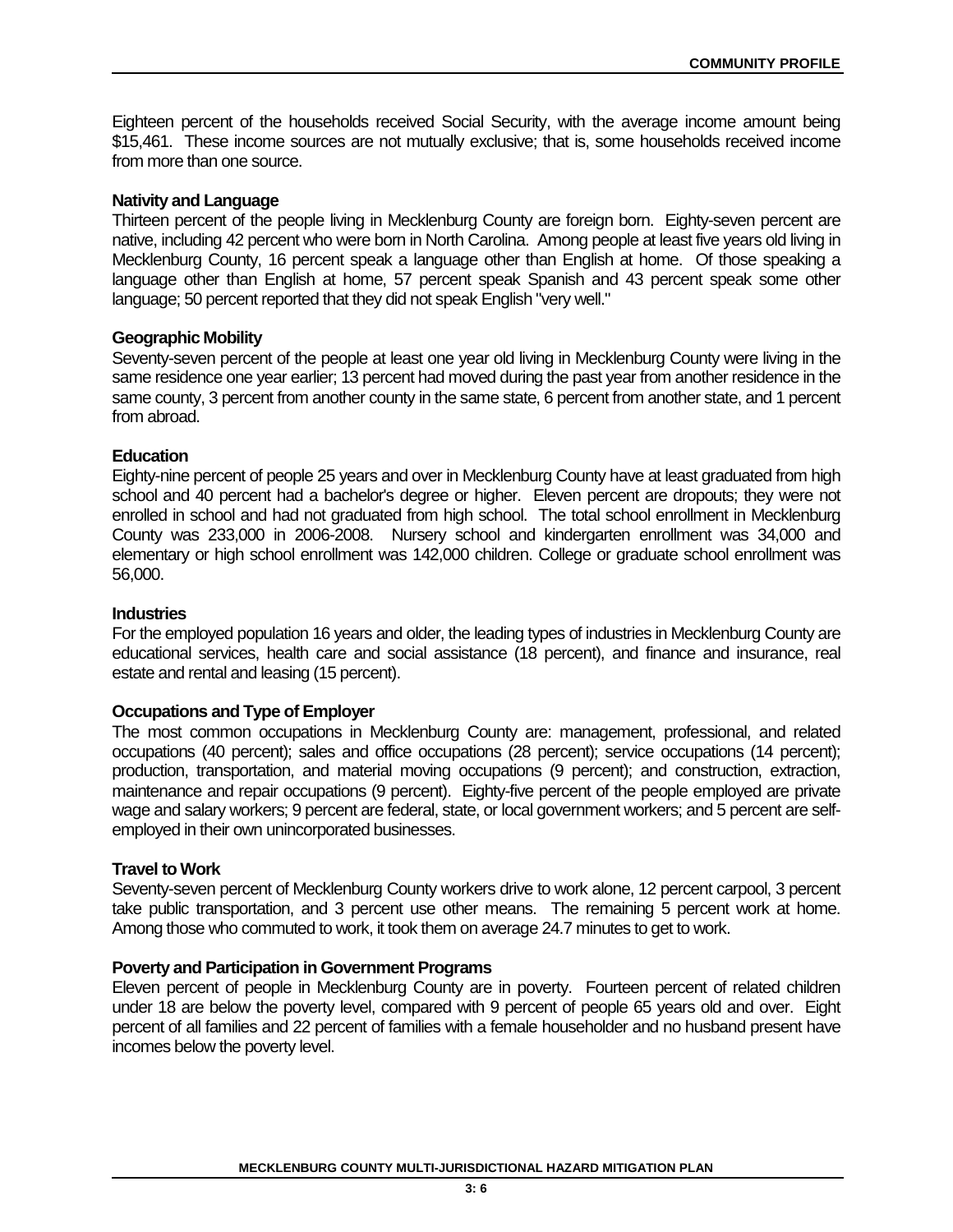## **GROWTH TRENDS AND LAND USE**

U.S. Census 2000 figures show that Mecklenburg County experienced a 36 percent population growth rate in the 1990s, making it one of the fastest-growing areas in the country. Since 2000 that growth rate has slowed but remained steadily high with an increase of another 28 percent, as estimated in 2008, adding an additional 195,145 people to the county. This rate of growth nearly doubles the statewide average of 14.6 percent. Cornelius has experienced the most explosive growth rate at nearly 73 percent, or 10,310 people. **Table 3.3** provides a summary of the growth rates for each jurisdiction in Mecklenburg County between 2000 and 2008 according to the U.S. Census Bureau.

| Table 3.3: Population Growth in Mecklenburg County, 2000-2008 |                           |                          |                    |  |  |  |
|---------------------------------------------------------------|---------------------------|--------------------------|--------------------|--|--|--|
| <b>JURISDICTION</b>                                           | 2008<br><b>POPULATION</b> | <b>POPULATION GROWTH</b> |                    |  |  |  |
|                                                               |                           | <b>CHANGE SINCE 2000</b> | <b>GROWTH RATE</b> |  |  |  |
| Mecklenburg County (total)                                    | 890,515                   | 195,145                  | 28.1%              |  |  |  |
| City of Charlotte                                             | 687,456                   | 117,365                  | 20.6%              |  |  |  |
| Town of Cornelius                                             | 24,487                    | 10,310                   | 72.7%              |  |  |  |
| Town of Davidson                                              | 10,305                    | 3,032                    | 41.7%              |  |  |  |
| <b>Town of Huntersville</b>                                   | 44,054                    | 17,894                   | 68.4%              |  |  |  |
| <b>Town of Matthews</b>                                       | 26,901                    | 3,770                    | 16.3%              |  |  |  |
| Town of Mint Hill                                             | 20,369                    | 3,036                    | 17.5%              |  |  |  |
| Town of Pineville                                             | 6.791                     | 729                      | 12.0%              |  |  |  |

*Source: U.S. Census Bureau*

The fast growth in population is reflected in the county's pace of development. Nearly every part of Mecklenburg County boasts some level of new development that has continued at a steady pace, seemingly immune to recent economic downturns. Mecklenburg County is becoming more urban in character, and is projected to be fully developed or built out sometime between 2010 and 2015. The U.S. Forest Service reports an approximate 14 percent loss of forestland in Mecklenburg County between 1990 and 2002, and according to the North Carolina Division of Forest Resources the county lost an additional 47,000 acres in forestland between 2004 and 2009 (35 percent change). A study commissioned by the Charlotte Tree Advisory Commission indicated a 22 percent loss of tree cover and a 22 percent loss of open space between 1984 and 2001.

According to the North Carolina Office of State Budget and Management (OSBM), the county is projected to have a total population of more than 1.2 million by 2029. **Figure 3.2** illustrates this projected growth in comparison to historical population growth for Mecklenburg County according to OSBM data.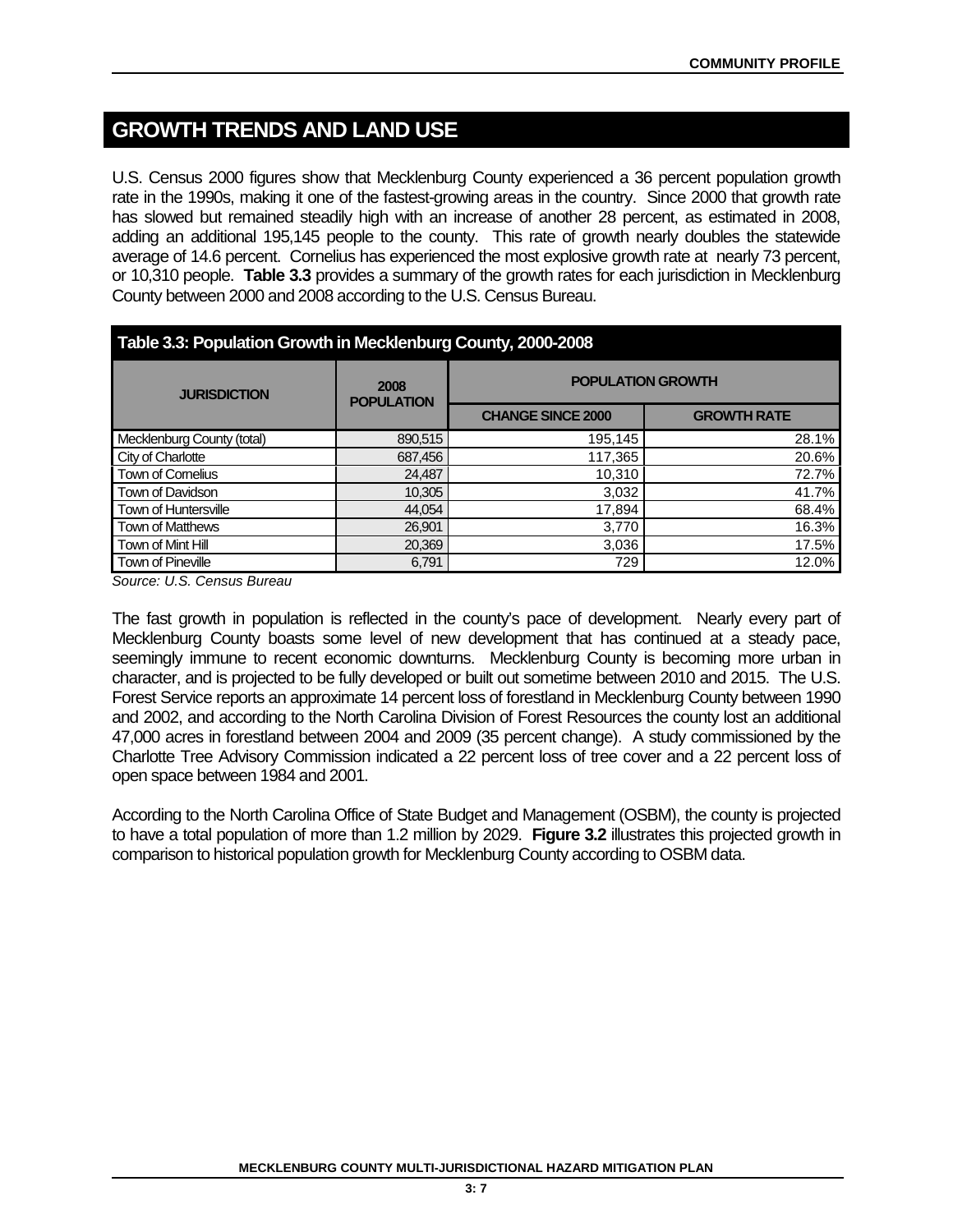

*Source: North Carolina Office of State Management and Budget, 2009.*

**Figure 3.3** shows the change in land use from 1980 to 2020 as predicted by a model developed by the Open Space Institute of the Carolinas (formerly Carolinas Land Conservation Network), a non-profit land conservation research and education organization. Nicknamed the "Piedmont Green Plan," it identifies open space as it existed in 1980 and 1990 based on satellite imagery, and uses population projections and adopted land use plans to project conversion of open space to developed uses by 2020. For Mecklenburg County, the model reports a decline in open space, for the years 1980 to 1990, from 41 percent of total land area to 36 percent, with a projected further drop to 17 percent by 2020. This is the equivalent of five acres a day throughout the 40-year period of 1980 to 2020.



*Source: 2004 State of the Environment Report for Mecklenburg County, North Carolina by the Mecklenburg County Land Use & Environmental Services Agency.*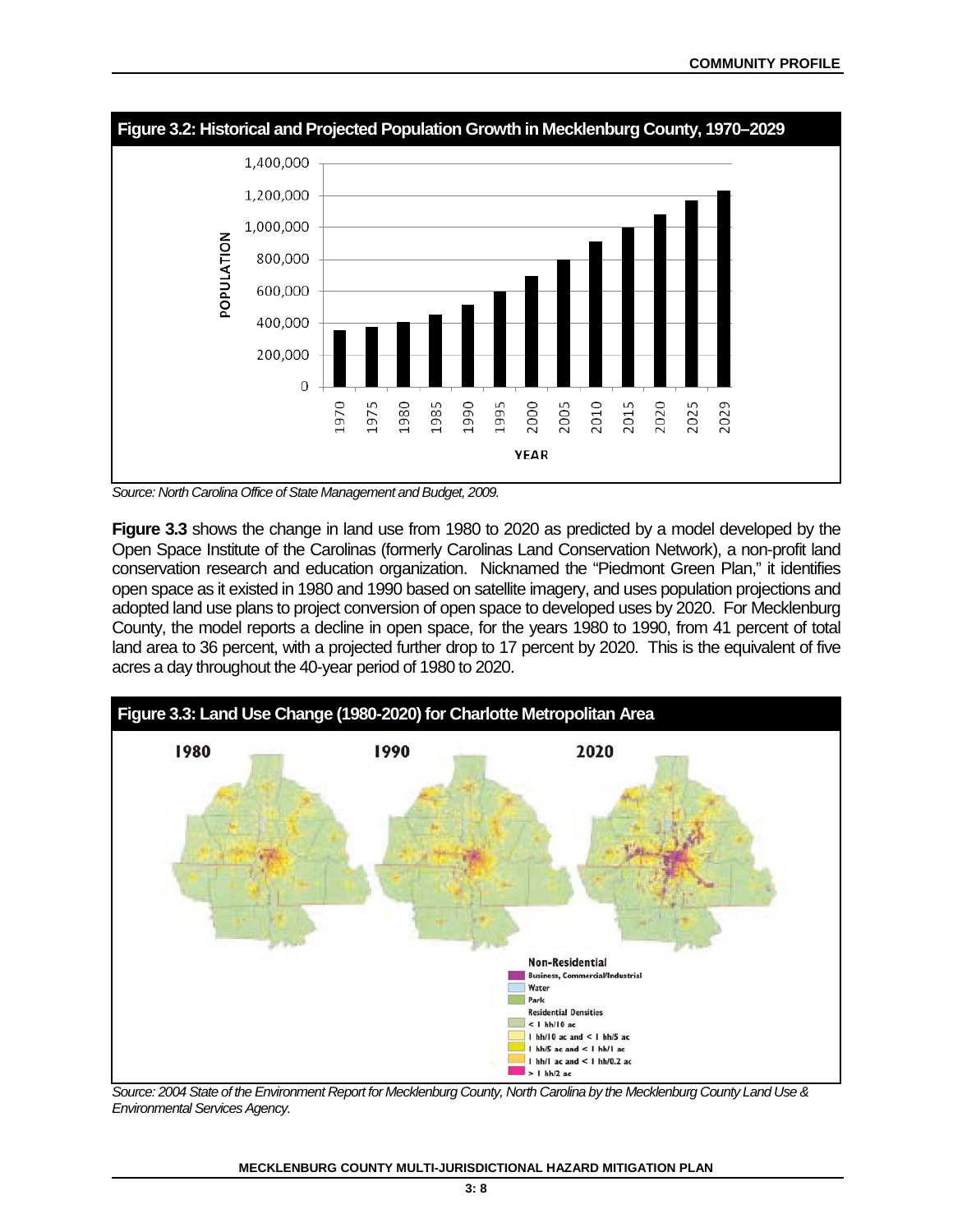The County, in coordination with its municipal jurisdictions, has undertaken various efforts to preserve open space and maintain livability. The public land acquisition effort has attempted to put three types of preserved land in place: large park sites geographically dispersed around the county, floodplains along major creeks, and watershed protection land around Mountain Island Lake. By the end of 2003, Mecklenburg County had acquired 833 acres of open space with the 1999 land purchase and parks bond funds to protect the Mountain Island Lake watershed, the main source of the county's drinking water. A number of additional County land acquisitions for open space have since been completed, including several large-scale acquisition and demolitions through Mecklenburg County's *Floodplain Buyout Program* further described in Section 7: *Capability Assessment*.

The City of Charlotte and Mecklenburg County have adopted and continue to implement a "corridors and wedges" land use plan that envisions denser development along five key transportation corridors and less dense development in the wedges between corridors. Integrating urban green space into plans for transit station areas in the corridors has emerged as a key ingredient in making density livable. Each of the small towns within Mecklenburg County is attempting to manage their growth and maintain their individual character. In so doing they have engaged in a number of cooperative long-range projects with the County and each other designed to combat suburban sprawl, encourage commuter rail connections to surrounding communities, and preserve rural lands.

More information on current land use and future development trends in Mecklenburg County and how they relate to natural hazard vulnerability is provided in Section 6: *Vulnerability Assessment*, and Section 7: *Capability Assessment*.

# **DATA SOURCES**

The following primary data sources were among those used to collect the information presented in this section.

- *Welcome to NC* [\(www.welcometonc.com/countydirectories/Mecklenburg/index.cfm\)](http://www.welcometonc.com/countydirectories/Mecklenburg/index.cfm)
- *North Carolina Office of State Budget and Management* <http://www.osbm.state.nc.us/index.shtm>
- *Town of Cornelius* [\(www.cornelius.org/\)](http://www.cornelius.org/)
- *Town of Davidson* [\(www.ci.davidson.nc.us/\)](http://www.ci.davidson.nc.us/)
- *Town of Huntersville* [\(www.huntersville.org/\)](http://www.huntersville.org/)
- *Town of Matthews* [\(www.matthewsnc.com\)](http://www.matthewsnc.com/)
- *Town of Mint Hill* [\(www.minthill.com/\)](http://www.minthill.com/)
- *Town of Pineville* [\(www.pinevillenc.net/\)](http://www.pinevillenc.net/)
- *NCGen Web Project* [\(www.rootsweb.com/~ncmeckle/\)](http://www.rootsweb.com/~ncmeckle/)
- *Charlotte-Mecklenburg* [\(www.charmeck.org\)](http://www.charmeck.org/)
- *Mecklenburg County Land Use and Environmental Services Agency* [\(www.groundwater.org/pe/actt/MH\\_NC1202.pdf\)](http://www.groundwater.org/pe/actt/MH_NC1202.pdf)